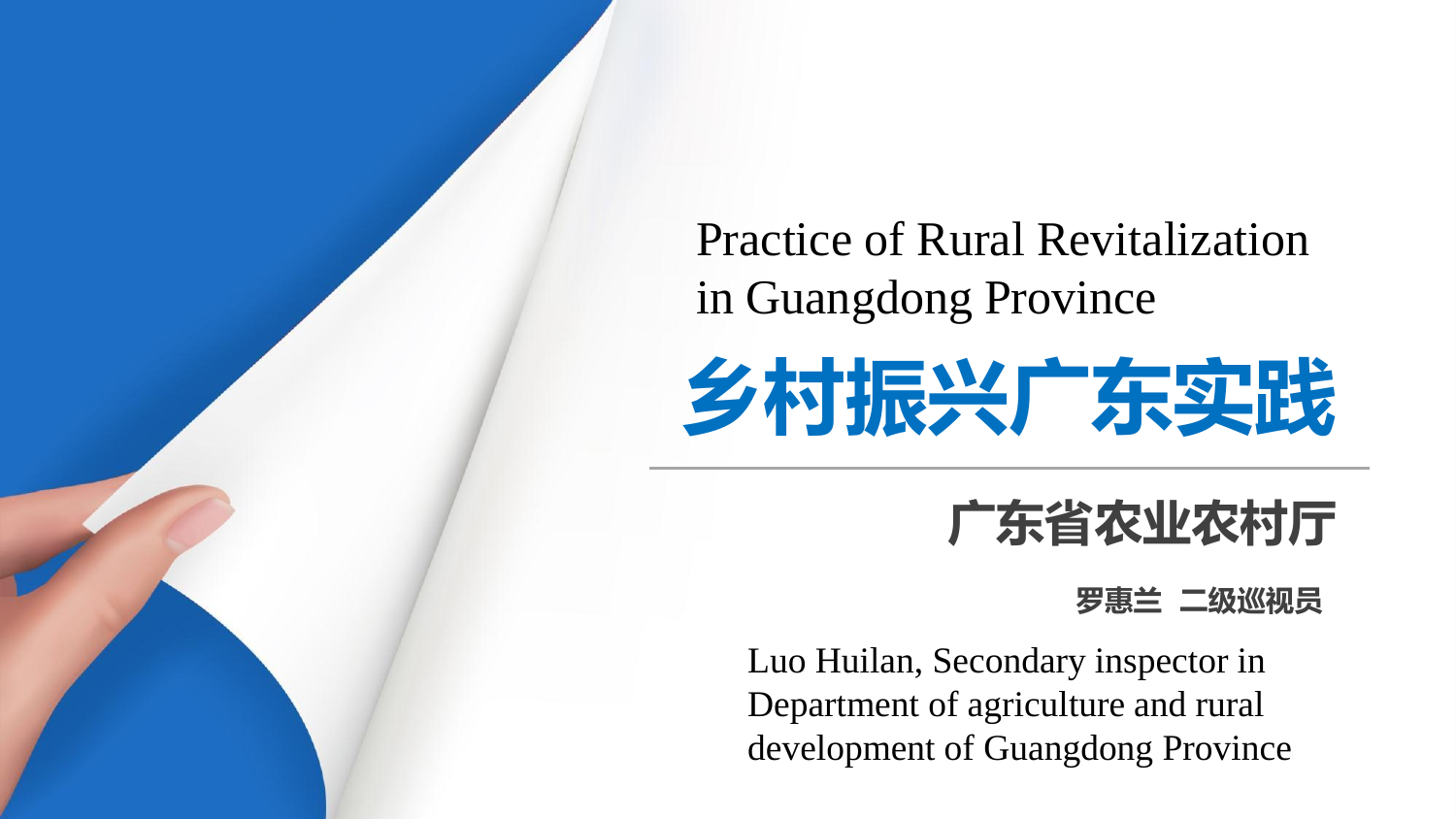## **前 言**

广东是改革开放的前沿,也是世界观察中国的重要窗口之一。2020年10月,习 提出要求・以更大魄力在更高起占 国家新征程中走在全国 弋化国家新征程中,广东在全国大局中的总定位、改革<br><sup>区</sup>共以习近平新时代中国特色社会主义思想为指导,坚 标。广东省委、省政府坚持以习近平新时代中国特色社会主义思想为指导,坚决贯彻落实 各项部署,真心实意抓、真金白银投、真刀真枪干,各级党政<br>振兴局面形成,广大农民群众主动参与乡村振兴形势大好,农 村振兴局面形成,广大农民群众主动参与乡村振兴形势大好 农业转型快速推进,农民收入持续增长,城乡差距显著缩小。

Guangdong is not only the forefront of reform and opening up, but also one of the important windows for the world to observe China. In October 2020, when Xi Jinping visited Guangdong, he asked Guangdong: to push forward reform and opening up with greater courage and a higher starting point, to take the lead and realize new achievements in the new course of building a overall socialist modern country. Xi Jinping's expectations clearly defined the general location of Guangdong in the new course of building a overall modern socialist country. The Provincial Party committee and government of Guangdong Province adhere to the guidance of Xi Jinping's China characteristic socialism thought in the new era, resolutely implement the arrangements of the central government for the work of agriculture, rural areas and farmers, and work sincerely, practically, and authentically. The situation of enterprises and institutions participating in Rural Revitalization has been formed. The broad masses of farmers actively participate in rural revitalization.Rural areas have taken on a new look, agricultural transformation has been promoted rapidly, farmers' income has increased continuously, and the gap between urban and rural areas has narrowed significantly.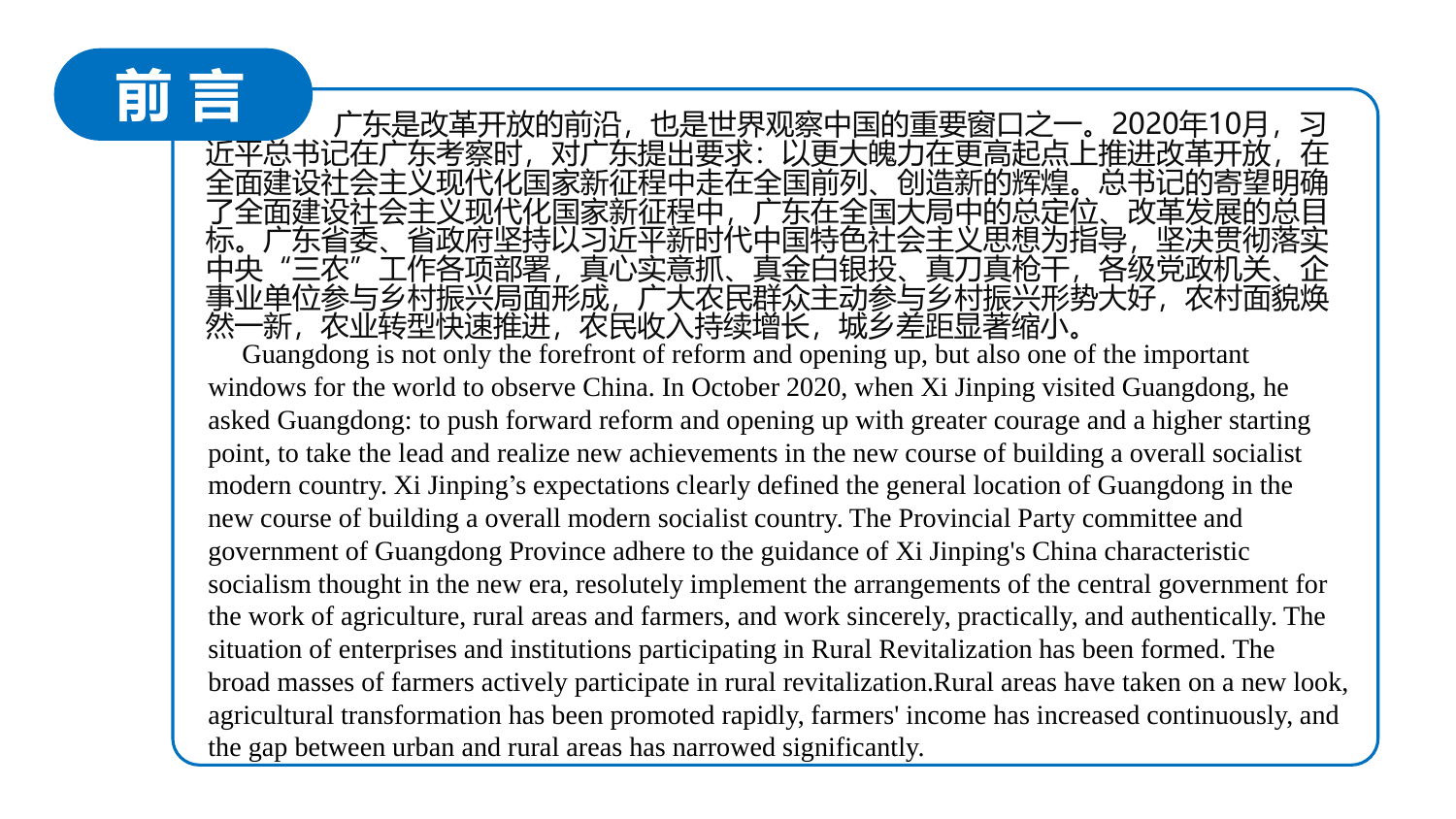

### **粤 一、全面加强党对"三农"工作领导,党管"三农"工作新体制牢固确立**

Comprehensively strengthen the party's leadership over "agriculture, rural areas and farmers", and firmly establish a new system for the party's management of "agriculture, rural areas and farmers"

## **推进党管农村工作制度化**

Promoting the institutionalization of the party's management of

rural areas

**Concrete** Measures

具体

措施

## **健全乡村振兴考核落实机制**

Improve the implementation mechanism of Rural Revitalization assessment

# **加快构建党组织领导的现代乡村治理体系**

Accelerate the construction of a modern rural governance

system under the leadership of Party Organizations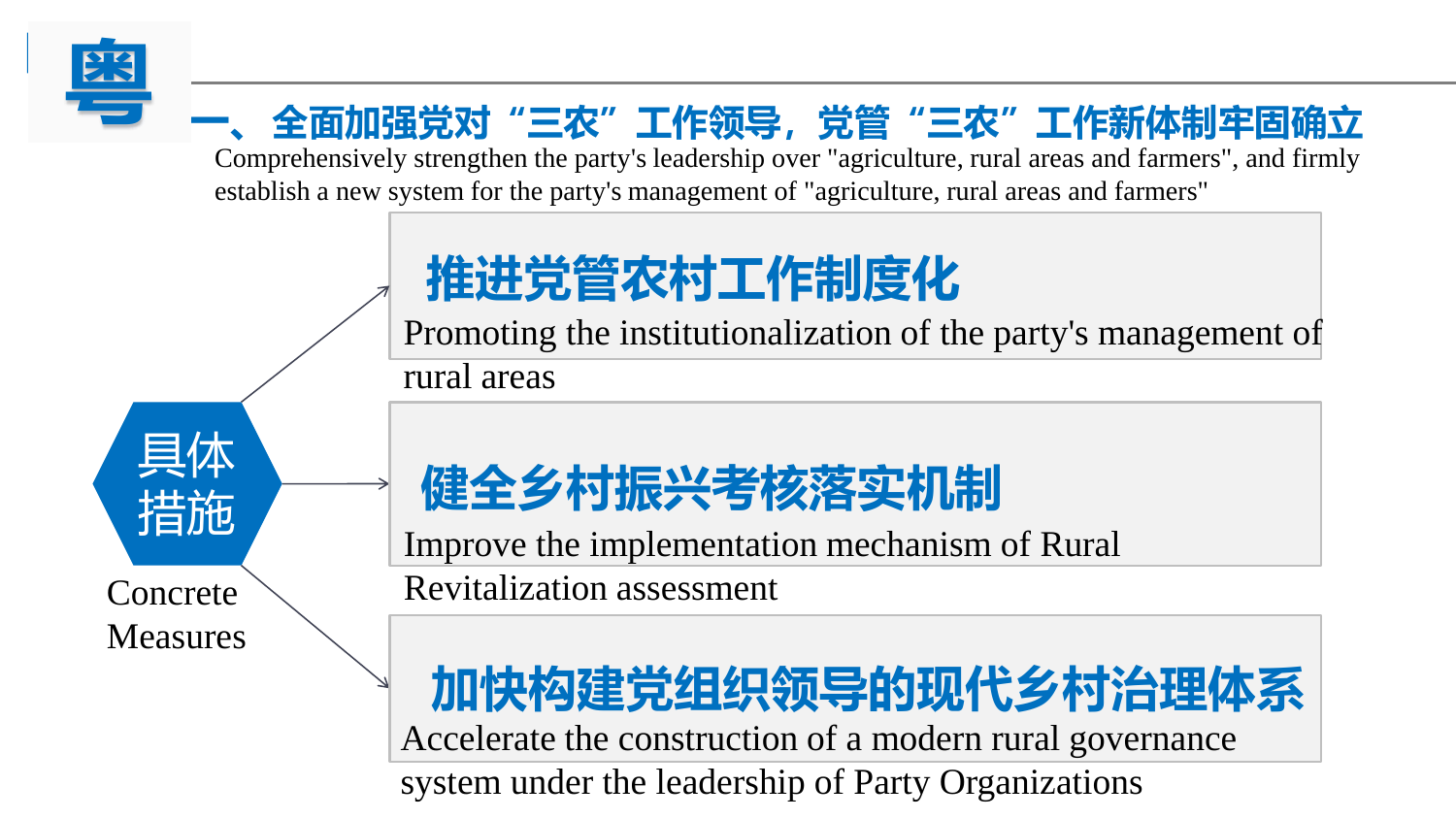

Vigorously develop modern agriculture, and gather an unprecedented momentum of rural industrial development

项目一 项目二 项目三 项目四 **二、大力发展现代农业,凝聚起史无前例的乡村产业发展势头** 创建14个国家级、161个省级、55个市级现代农业产业园,扶持2201个村发展农业特色产业,建 成1322个专业村和200个专业镇,初步建立"一县一园、一镇一业、一村一品"产业体系。出台广东 数字农业农村发展五年行动计划,创设"保供稳价安心"数字平台。建设广州国家现代农业科创中心、 岭南农业重点实验室,省级以上农业龙头企业突破1000家,家庭农场和农民专业合作社超过20万家, 各类农业生产托管服务组织4万个以上。

Create 14 national, 161 provincial and 55 municipal modern agricultural industrial parks. Support 2201 villages to develop agricultural characteristic industries, build 1322 professional villages and 200 professional towns, and preliminarily establish an industrial system of "one county, one park, one town, one industry and one village, one product". The five-year action plan for the development of digital agriculture and rural areas in Guangdong was issued, and a digital platform of "ensuring supply, stabilizing price and reassuring people" was created. Guangzhou national modern agricultural science and innovation center and Lingnan key agricultural laboratory have been built. The number of leading agricultural enterprises at or above the provincial level is more than 1000. The number of family farms and farmers' professional cooperatives is more than 200,000. There are more than 40000 agricultural production trusteeship service organizations





Comprehensively implement the action of rural construction



construction and development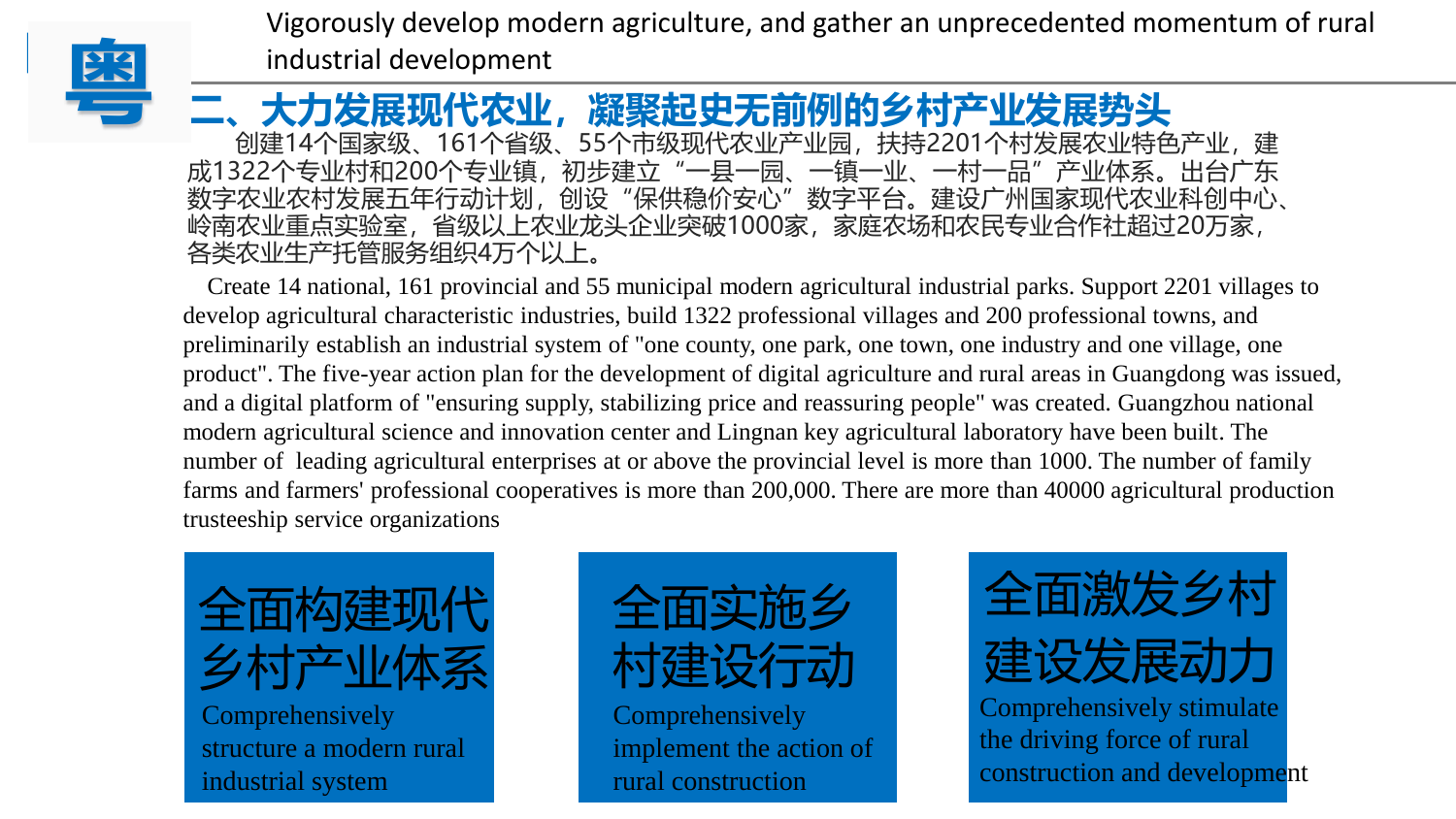

Creatively establish the construction of "12221" agricultural product market system, and solve the dilemma of High Yield but Low Income.

#### **粤 三、创造性建立"12221"农产品市场体系建设,破解丰产不丰收困境**

通过成立"12221"工作专班、建立农产品大数据平台、成立广东农产品采购商联盟、做优采购 商服务、建设"六新"示范基地、打造广东菠萝/荔枝(销区)广场、举办"网络节+云展会"、 组织十万电商卖农产品、建设田头智慧小站、培育"网红"及数字农业人才十大着力点推动 "12221"市场体系建设工作。 e-commerce to sell agricultural products, the construction of smart station near the farmland, Through ten key points such as the establishment of "12221" working class, the big data platform for agricultural products, Guangdong agricultural products purchaser alliance, the improvement of purchaser services, the construction of "Six New" demonstration base, the construction of Guangdong pineapple / Litchi (sales area) square, the holding of "network Festival + cloud Exhibition", the event of 100000 and the cultivation of internet celebrity and digital agricultural talents to promote the construction of "12221" market system.

Concrete **Measures** 



**多方协作拓展国内国际市场**

Expand domestic and international markets through multi-cooperation.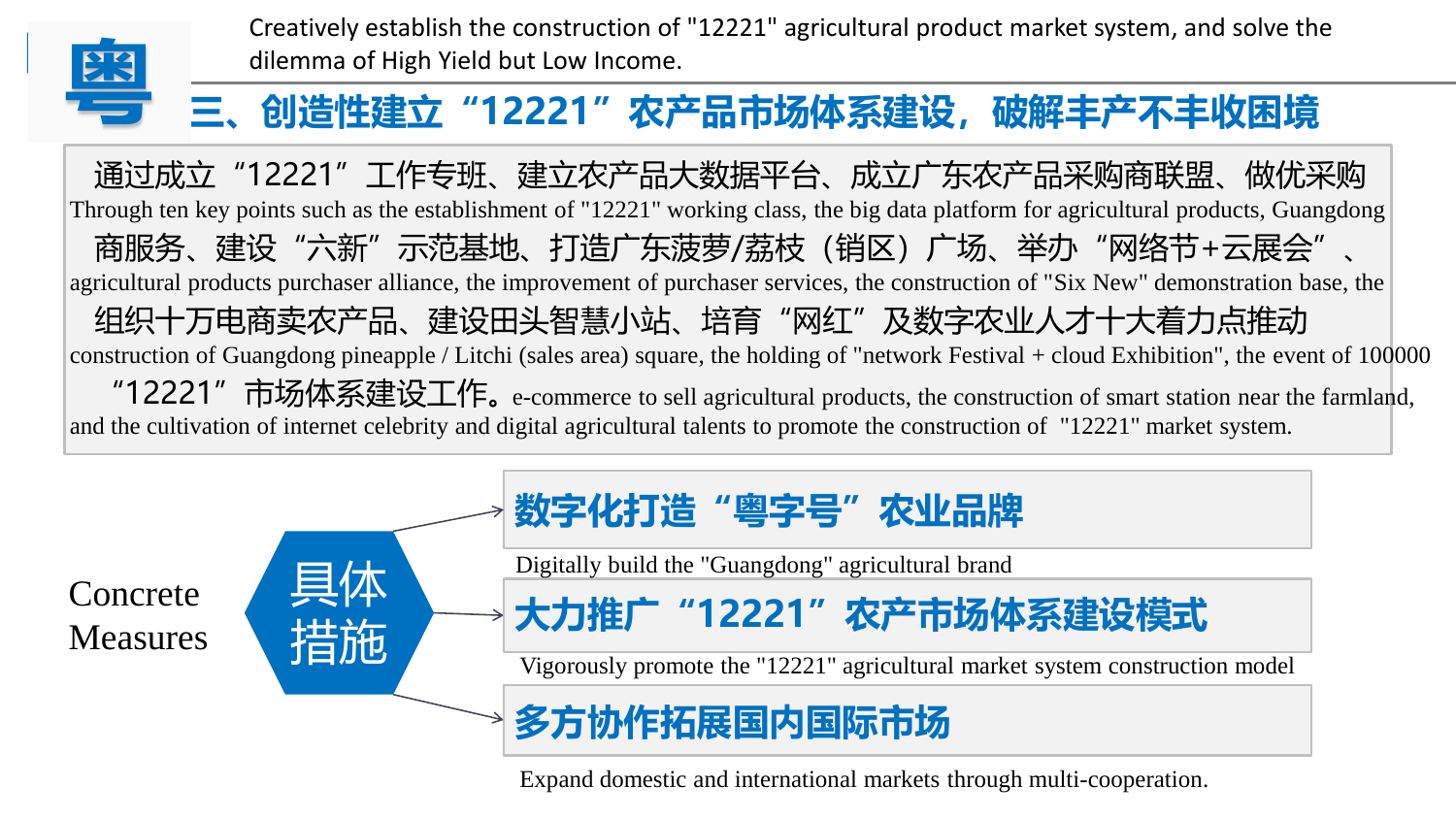

Innovatively develop rural revitalization, stay in and help town, and support villages. Comprehensively consolidate and expand the achievements in poverty alleviation

### **粤 四、创新开展乡村振兴驻镇帮镇扶村,全面巩固拓展脱贫攻坚成果**

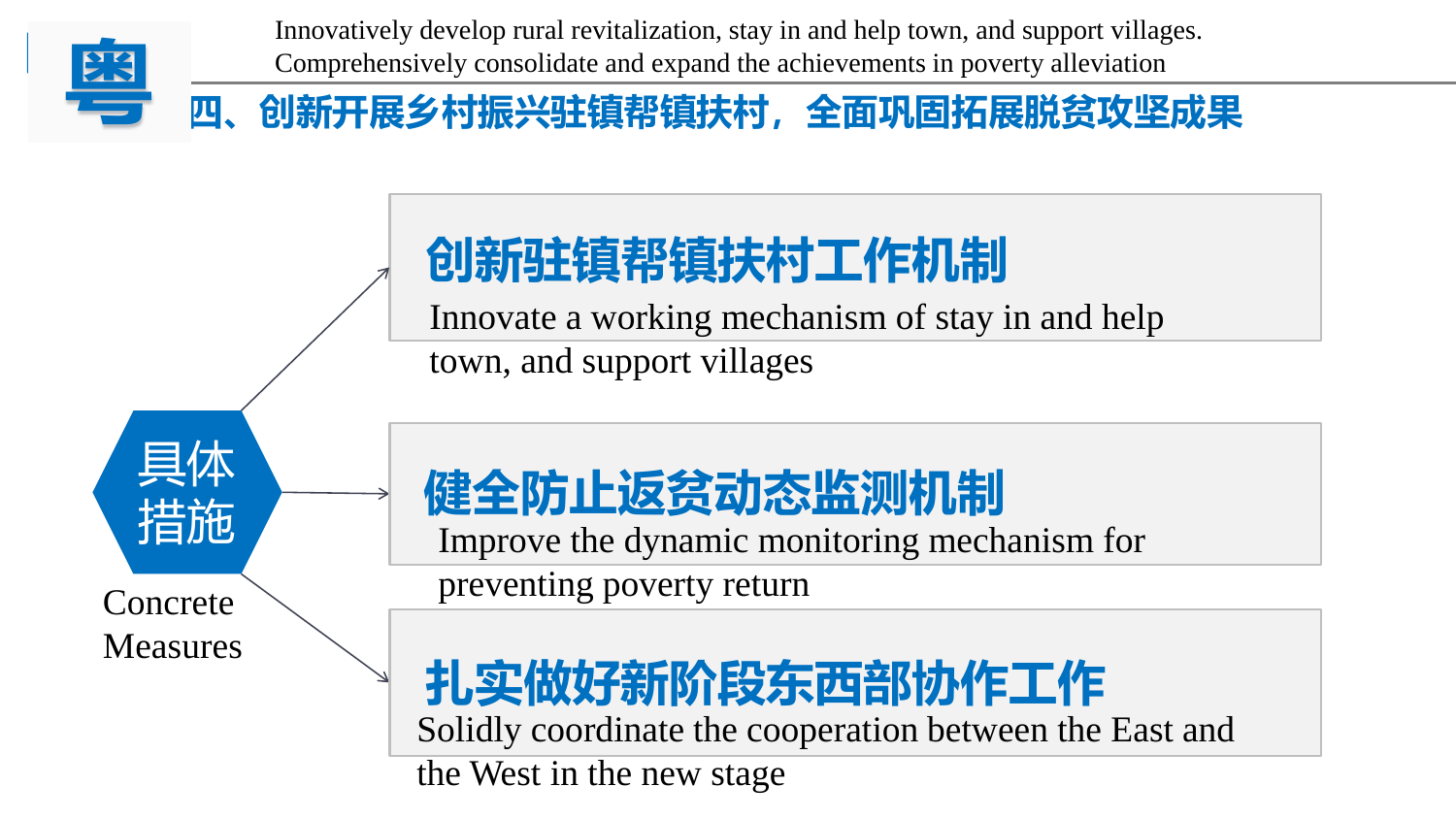

We have thoroughly implemented the plan for improving rural human environment, and historic changes have taken place in rural areas.

#### **粤 五、深入实施农村人居环境整治行动计划,农村面貌发生历史性变化**

全省99.8%的自然村完成基础环境整治,农村无害化卫生户厕改造普及率99.5%,自然村配备保洁员 和建立生活垃圾收运处理体系覆盖率 99%,全省行政村通客车率和农村公路列养率均达100%,行政村 道路基本实现硬底化,自然村集中供水覆盖率达86.4%,畜禽粪污综合利用率88.4%,规模养殖场粪污 处理设施配套率达98.6%,农村"脏乱差"的状况明显转变,面貌焕然一新。

99.8% of the natural villages in Guangdong have completed the basic environmental improvement. The popularizing rate of the transformation of harmless and hygienic household toilets in rural areas is 99.5%. The rate of the natural villages equipped with cleaners and the establishment of a domestic waste collection, transportation and treatment system is 99%. The passenger car rate in administrative villages and the train maintenance rate of rural roads are 100%. The roads in administrative villages have basically realized hard bottom. The coverage rate of centralized water supply in natural villages is 86.4%. The comprehensive utilization rate of livestock and poultry manure is 88.4%, and the rate of manure treatment facilities in large-scale farms is 98.6%. Rural areas has significantly changed the situation of "dirty, messy and poor" and taken on a new look.

Concrete Measures 具体

指



Comprehensively promote integreated rural reform

**加快县域内城乡融合发展**

Accelerate the integrated development of urban and rural areas in county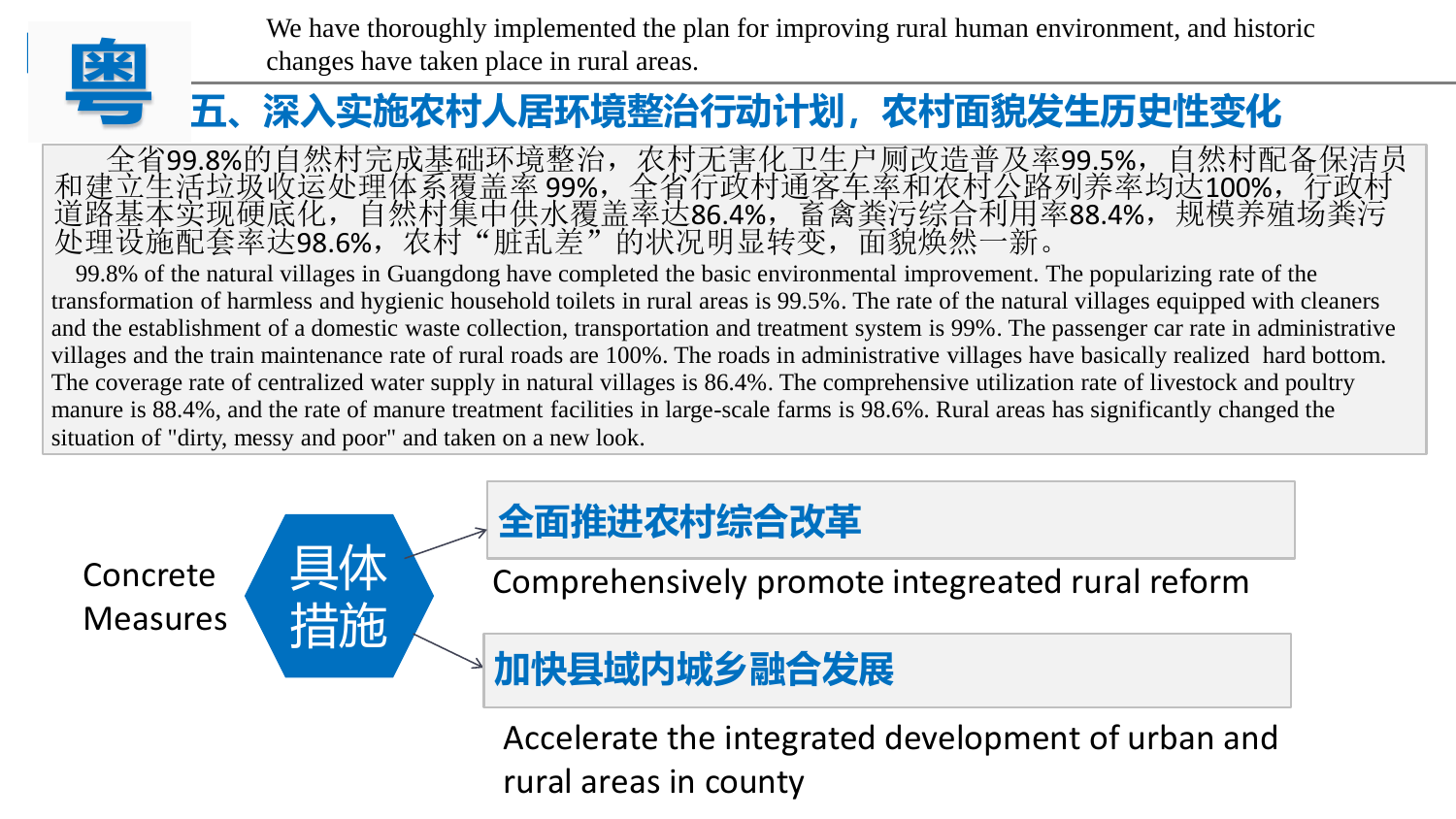

Strictly implement the strategy of storing grain in land and in technolog. Promote the development of the supply capacity of important agricultural products

#### **粤 六、严格落实"藏粮于地、藏粮于技"战略,推动重要农产品供给能力趋势性提升**

划定粮食生产功能区1360.82万亩、重要农产品生产保护区60.66万亩,累计建成高标准农田2352万亩。 创建14个国家级海洋牧场示范区,用全国1.9%的土地产出约占全国4.7%的蔬菜、6.5%的水果、5.2%的 肉类和13%的水产品。形成可复制推广的农产品市场体系建设"12221"模式,打造1526个省名牌农产 品, "三品一标"产品数量达3259个, 创建出口示范基地195家。

Designated 13.6082 million mu of grain production functional areas, 606600 mu of important agricultural product production protection areas, and built a total of 23.52 million mu of high-standard farmland. Created 14 national marine pasture demonstration areas, and we produce about 4.7% of vegetables, 6.5% of fruits, 5.2% of meat and 13% of aquatic products with only 1.9% of the national land. Form a replicable agricultural product market system, "12221" model, and create 1526 provincial famous agricultural products. The number of "three characteristics and one brand" products reaches 3259. Create 195 exemplary export bases.



Implement the Enhance the Seed Industry in Guangdong project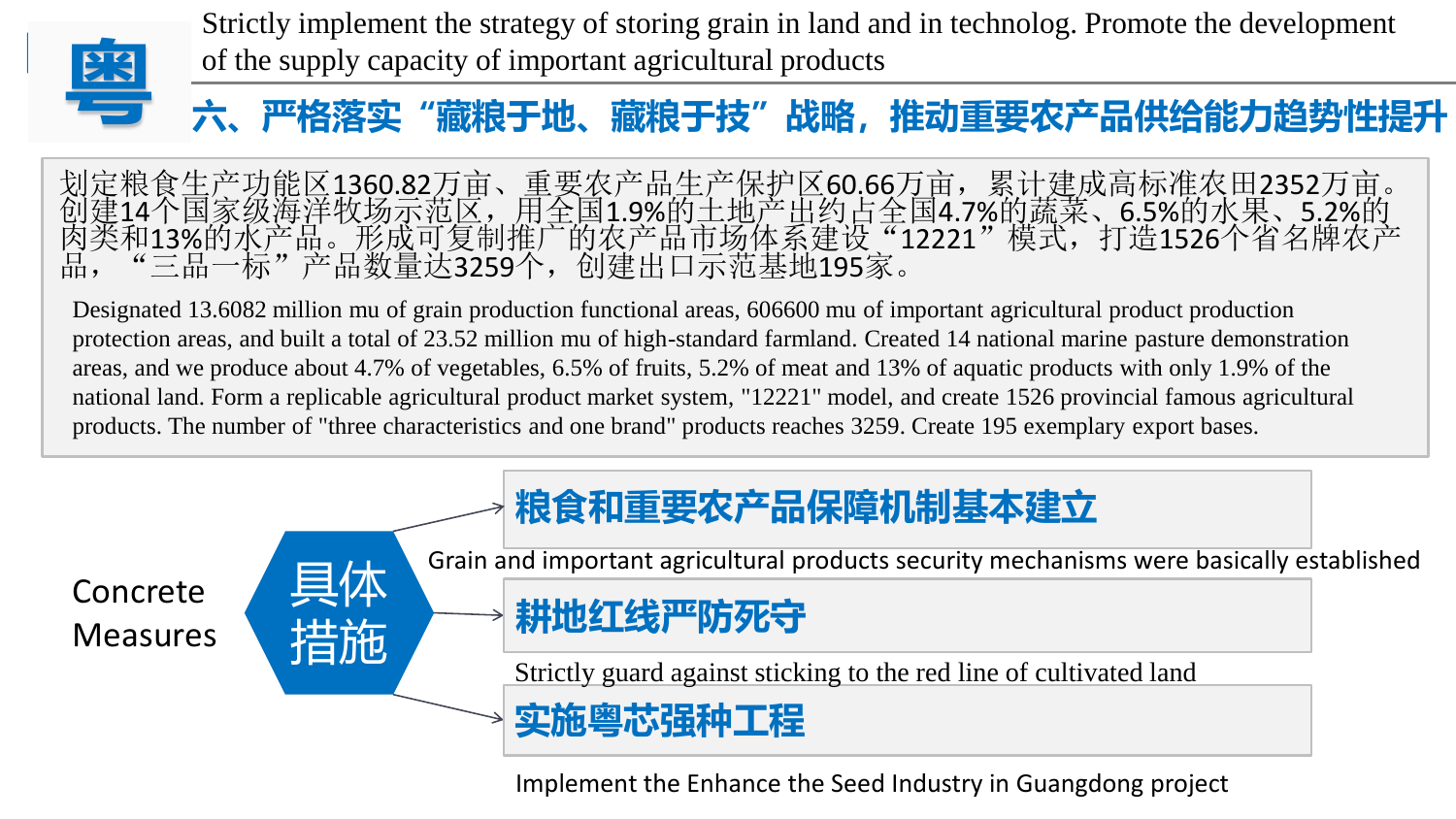

**粤** Adhere to the guidance of Xi Jinping Thought on Socialism with Chinese Characteristics in new era, earnestly implement the requirements of the central committee, and strive to open up a new situation of rural revitalization in Guangdong.

**坚持以习近平新时代中国特色社会主义思想为指导,认真贯彻 落实中央部署要求,奋力开创广东乡村振兴新局面。**

**加快探索城乡共同富裕新路子,推进农业转型升级,发展壮大 农业全产业链。**Accelerate the exploration of new ways for urban an<mark>d</mark> common prosperity, promote agricultural transformation and upgrading, and develop the whole agricultural industrial chain.

**实施乡村建设行动,加快打造与大湾区、先行示范区相匹配的 美丽乡村。**

Implement rural construction actions, accelerate the construction of beautiful villages matching Dawan district and the antecedent demonstration area.

Next Step

**下一步**